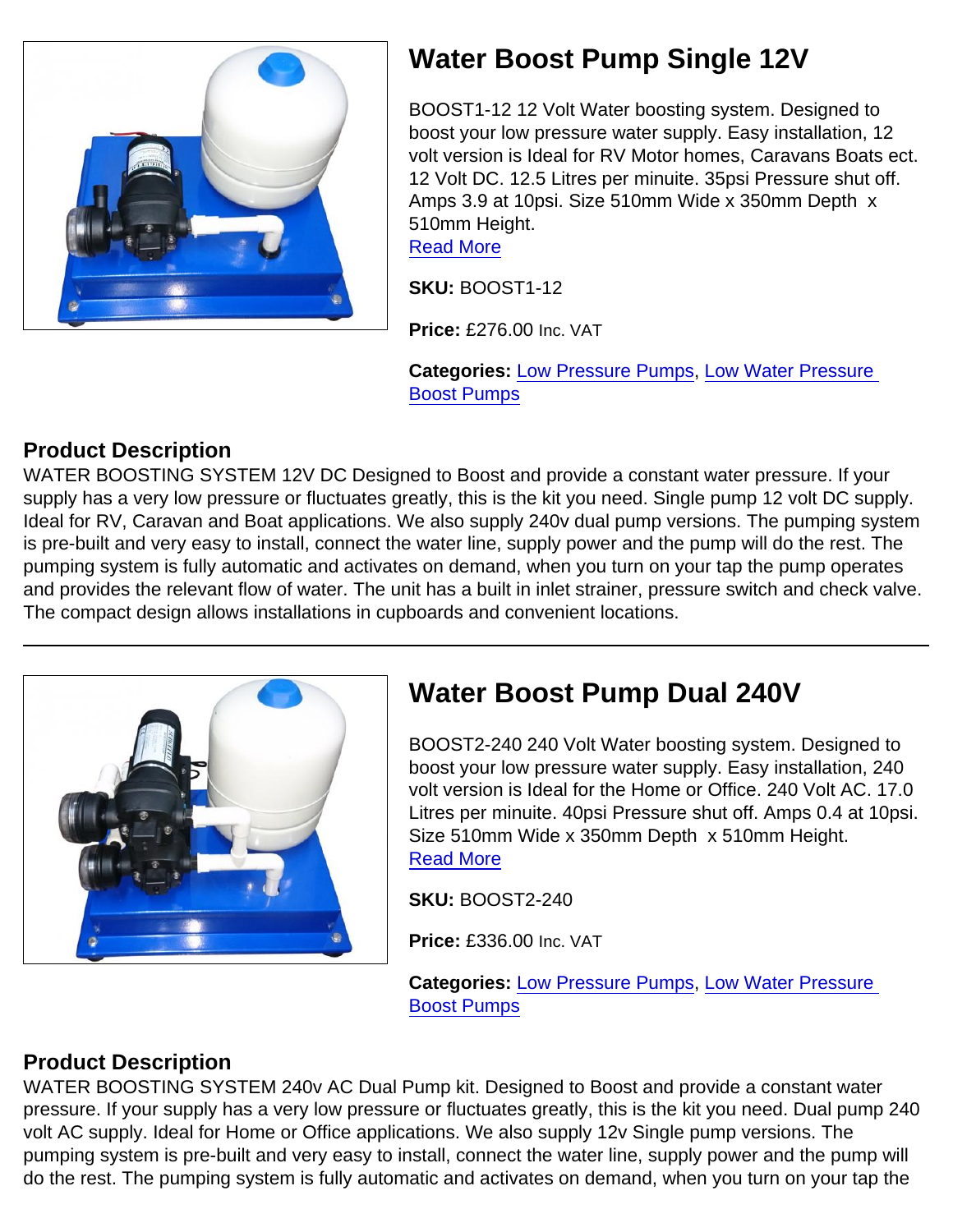pump operates and provides the relevant flow of water. The unit has a built in inlet strainer, pressure switch and check valve. The compact design allows installations in cupboards and convenient locations.

# Compact Boost Pump 240V

Low water pressure booster pump. Small compact unit, Size: Length 28cm, Head Width 19cm inc connections, Bottom Width 10cm inc feet, Height 10cm 220 to 240v AC, Amps 0.5A Max Amp 1A. Pump Cable 1.2mtrs long 3 core Open flow Rate 4.7GPM / 18LPM Pressure Setting 2.8 BAR 40PSI Self Priming, Runs Dry without damage, Built in Thermal overload, Automatic Restart, Duty Cycle Intermittent. [Read More](https://unifloproducts.co.uk/product/compact-boost-pump-240v/)

SKU: COMPACT BOOST

Price: £111.00 Inc. VAT

Categories: [Low Pressure Pumps](https://unifloproducts.co.uk/product-category/low-water-pressure-boost-pumps/low-pressure-pumps/), [Low Water Pressure](https://unifloproducts.co.uk/product-category/low-water-pressure-boost-pumps/)  [Boost Pumps](https://unifloproducts.co.uk/product-category/low-water-pressure-boost-pumps/)

#### Product Description

Very easy to install. Great quality pump at a fantastic price. If you have low mains water pressure, the compact boost pump is designed to provide 2.8 bar to your mains pressure at a maximum flow rate of 18LPM, The Compact Boost pump features a selection of standard 15mm BSP thread connectors for easy connection and Push on clip type connectors for all other installations. The pump is pre-wired with over 1mtr of 3 core mains electrical cable. The pump will automatically start when a water outlet opens and demands water, ie when you turn on your tap or shower the pump will kick in and provide a good water flow. Self Priming, Can run dry without causing damage, Fully Automatic

| 24V (24 Volt) Solar Deep Well Pump                                                                                                                                                                                                                                                                                                                                                      |
|-----------------------------------------------------------------------------------------------------------------------------------------------------------------------------------------------------------------------------------------------------------------------------------------------------------------------------------------------------------------------------------------|
| • 24V Solar pump complete pre wired with 3mtr 2 core<br>14awg quality cable.<br>• 24 volt dc Solar or battery operation<br>$\bullet$ Max 4 amp<br>• Max Lift 70 meters (235 feet)<br>• Max submersion 30 meters (100 feet)<br>• Flow rate is 422 Litres per hour (112 Gallons per<br>hour)<br>• For 4" or larger wells<br>• Quick disconnect discharge gland<br>• Positive Displacement |

- 3 Chamber Diaphragm Pump Motor:
- Permanent Magnet Thermally Protected Internal Bypass:
- 105-110 PSI Max(7.0 to 7.5 BAR